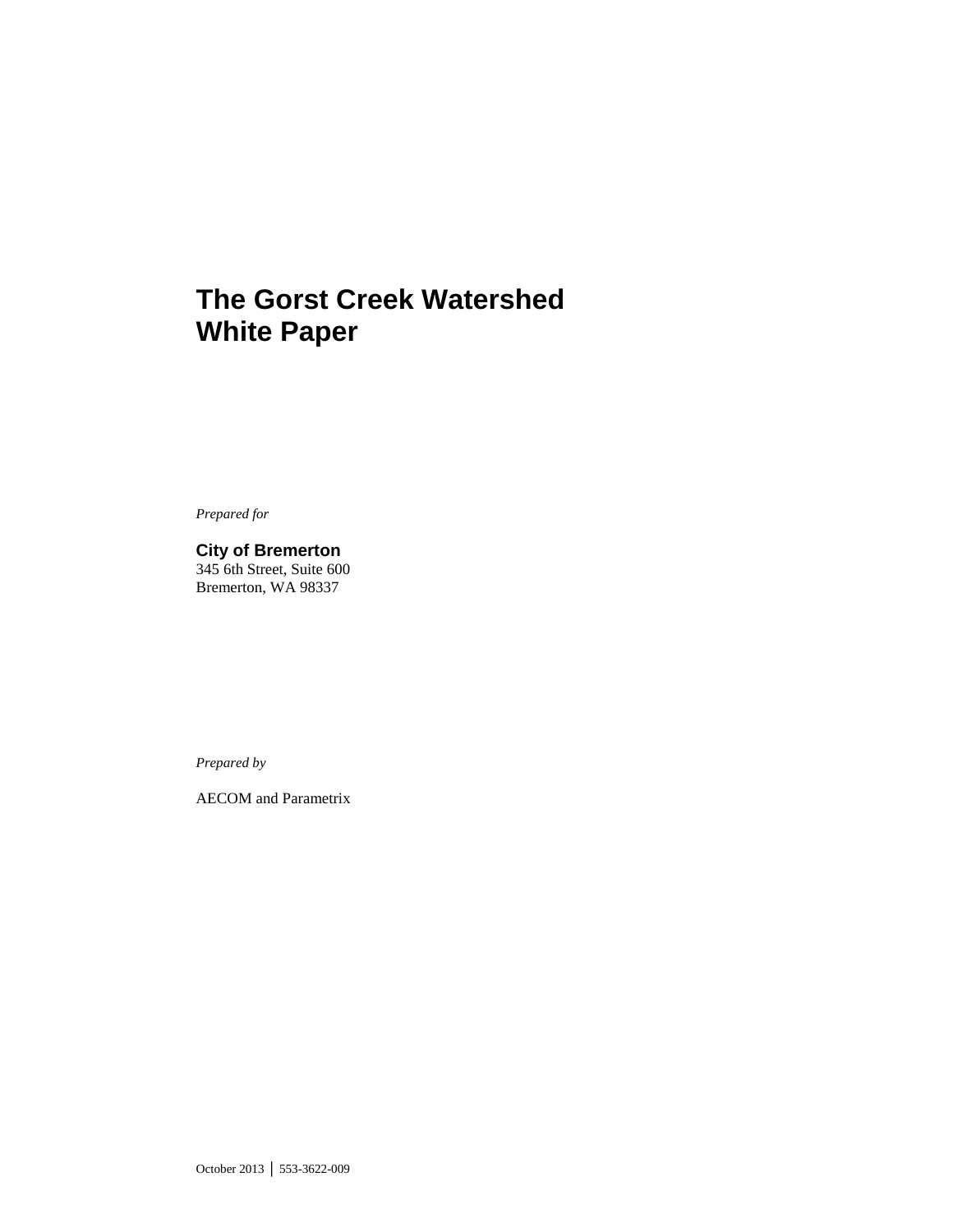# **CITATION**

AECOM and Parametrix. 2013. The Gorst Creek Watershed White Paper. Prepared by AECOM, Seattle, Washington and Parametrix, Bellevue, Washington. December 2013.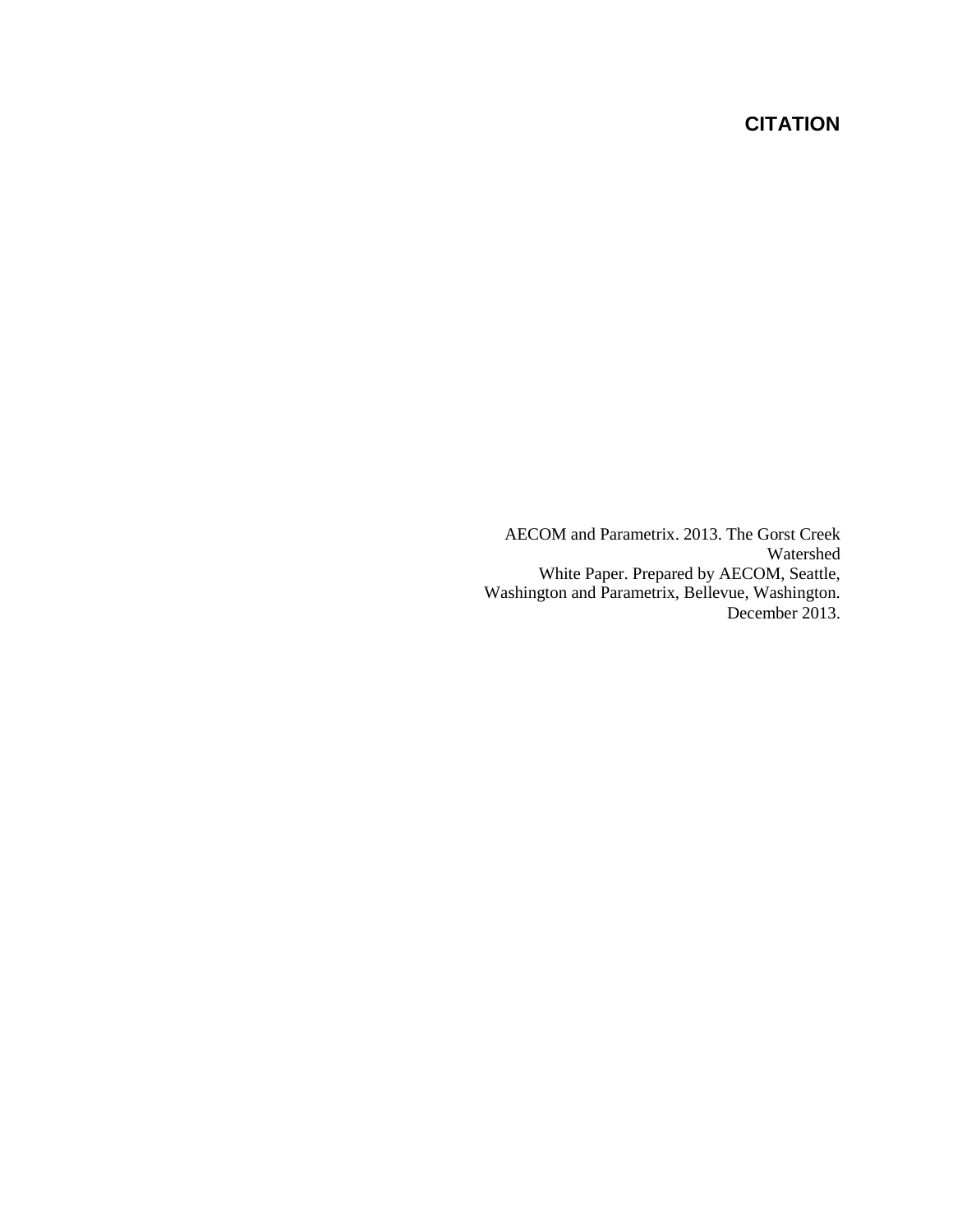# **TABLE OF CONTENTS**

| USING PUGET SOUND WATERSHED CHARACTERIZATION TO SUPPORT<br><b>LOCAL LAND USE PLANNING: A CASE STUDY-THE GORST CREEK</b> |  |
|-------------------------------------------------------------------------------------------------------------------------|--|
|                                                                                                                         |  |
|                                                                                                                         |  |
| HOW ARE THE WATERSHED CHARACTERIZATION RESULTS APPLIED? 2                                                               |  |
|                                                                                                                         |  |
|                                                                                                                         |  |
|                                                                                                                         |  |
|                                                                                                                         |  |
|                                                                                                                         |  |
|                                                                                                                         |  |
|                                                                                                                         |  |
| <b>List of Figures</b>                                                                                                  |  |
| Figure 1. Flow diagram for applying assessment results within the analysis                                              |  |
|                                                                                                                         |  |
|                                                                                                                         |  |
|                                                                                                                         |  |

[Figure 4. Overall Management Zones within Gorst Creek Watershed](#page-12-1) ........................ 7 Figure 5. Watershed Management Zones....................**Error! Bookmark not defined.**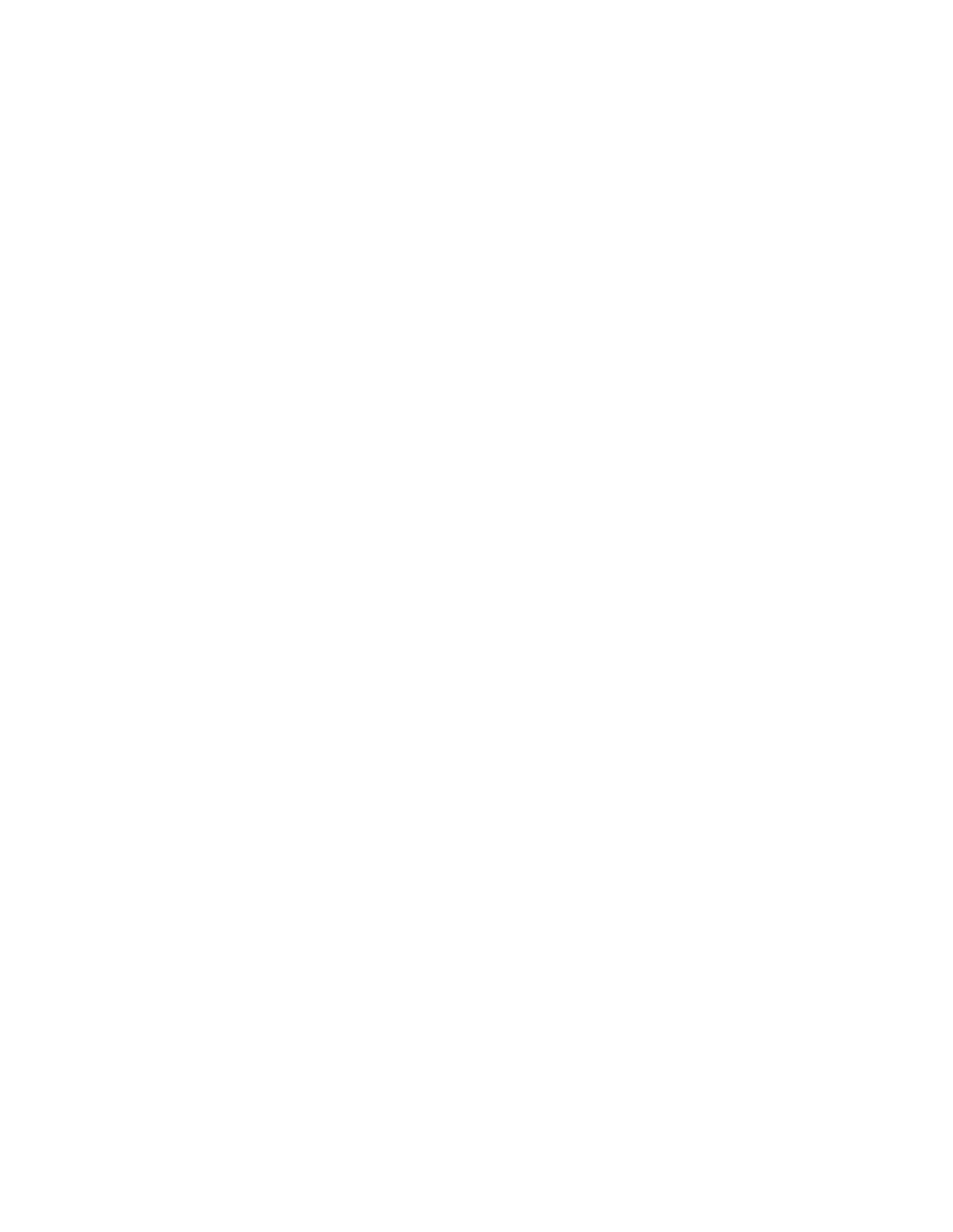# **ACRONYMS**

| Ecology     | <b>Washington State Department of Ecology</b> |
|-------------|-----------------------------------------------|
| EPA         | U.S. Environmental Protection Agency          |
| UGA.        | Urban Growth Area                             |
| <b>WDFW</b> | Washington Department of Fish and Wildlife    |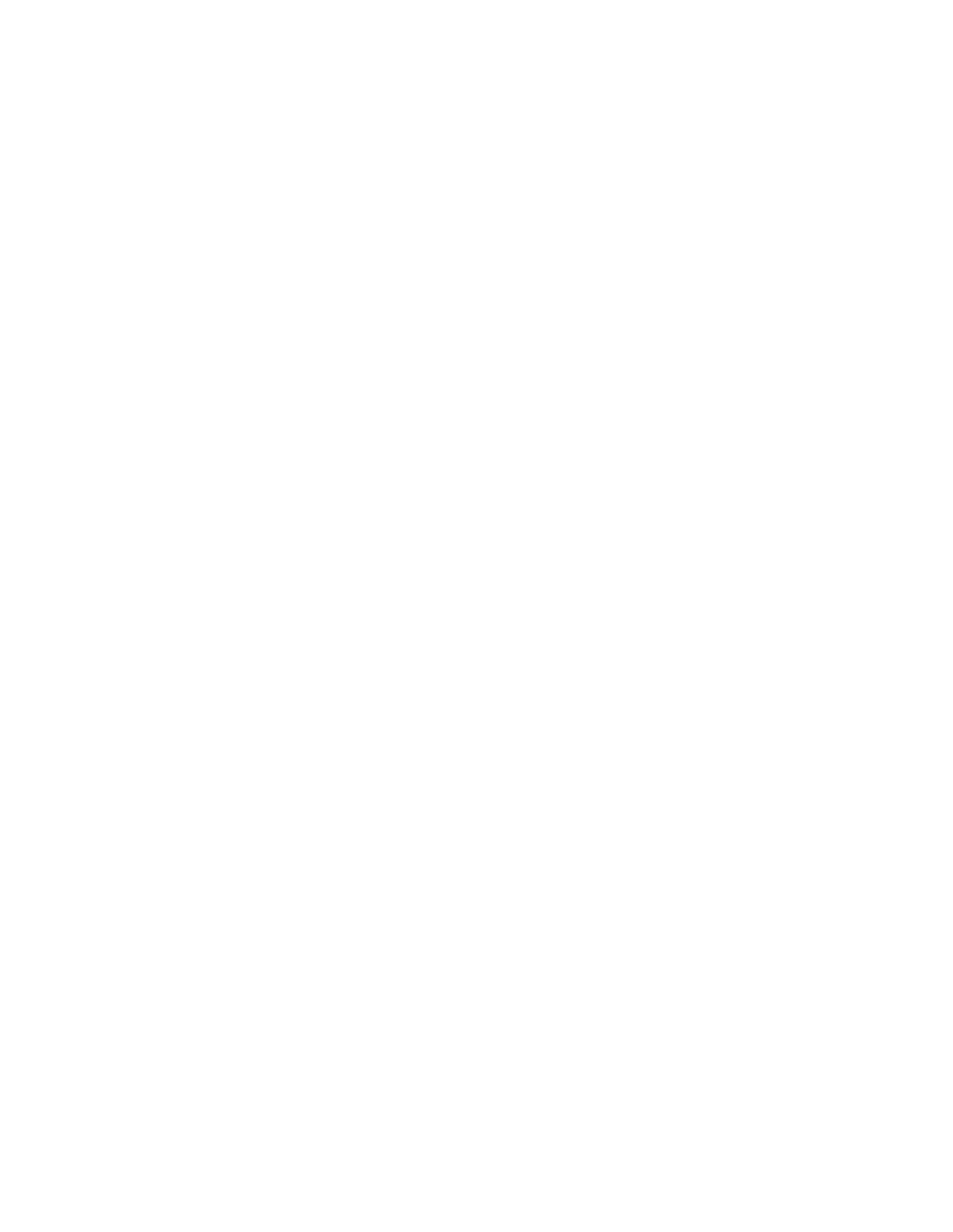# <span id="page-6-0"></span>**USING PUGET SOUND WATERSHED CHARACTERIZATION TO SUPPORT LOCAL LAND USE PLANNING: A CASE STUDY—THE GORST CREEK WATERSHED 1**

In 2010, the City of Bremerton received a grant from the U.S. Environmental Protection Agency (EPA) to support use of the Puget Sound Watershed Characterization as the basis for considering existing conditions from a landscape and ecological process perspective and how zoning and development standards could be modified, within the Gorst Creek Watershed, to recognize landscape and ecological processes. The Puget Sound Watershed Characterization is an analytical framework developed by the Washington State Department of Ecology (Ecology) that provides the basis for understanding the relative value of areas on the landscape (called "assessment units" for water flow processes), water quality, and habitat within the Gorst Creek Watershed (Stanley et al. 2012). Washington Department of Fish and Wildlife (WDFW) collaborated on this project and provided data and analysis to support the habitat assessments.

Based on the analysis provided by the Puget Sound Watershed Characterization, the City was able to plan for future growth in a way that preserves, protects, and restores natural systems, habitats, and species, while at the same time identifying areas that are more suitable for additional development and growth. Protecting and restoring areas that are important to maintaining water flow and habitat will save time and money in the long term within the watershed. These benefits accrue because fully functioning natural systems contribute significantly to reduced flooding and erosion, and support water flows and water quality important to people, wildlife, and aquatic species. Additionally, understanding where development can occur at the least environmental cost creates certainty for local jurisdictions seeking to accommodate growth, and for developers seeking to minimize time and costs associated with permitting development.

The purpose of this white paper is to use the Gorst Creek Watershed Characterization project as an example of how to apply the analytical framework to inform land use planning at the local level. Applying the watershed characterization's analytical framework consists of the following steps:

- 1) Identify the project's purpose
- 2) Choose the appropriate scale of analysis
- 3) Evaluate model results
- 4) Identify the predominant land use within the focus areas
- 5) Develop a robust public process to educate stakeholders about results of the analysis
- 6) Refine the management zones based on model results and local data

### <span id="page-6-1"></span>**WHY GORST CREEK WATERSHED IS IMPORTANT:**

The Gorst Creek Watershed is significant for several reasons:

- Public ownership and management of the forest land in the central portion of the watershed has protected water flow processes, which remain in relatively good condition, with respect to other portions of the landscape.
- Gorst Creek and its tributaries, including Sinclair Inlet at the mouth of Gorst Creek, support trout and anadromous salmonids and their habitat.

 $\overline{a}$ 

 $<sup>1</sup>$  Note: This white paper relies on two primary sources: Gorst Creek Watershed Characterization Report (Parametrix 2012) and the Puget Sound</sup> Characterization, Volume 1: The Water Resource Assessments (Water Flow and Water Quality), Ecology Publication #11-06-016 (Stanley et al. 2012), of which the author of this white paper is a co-author. The sections of this white paper based on Stanley et al. (2012) were primarily written by the author of this white paper.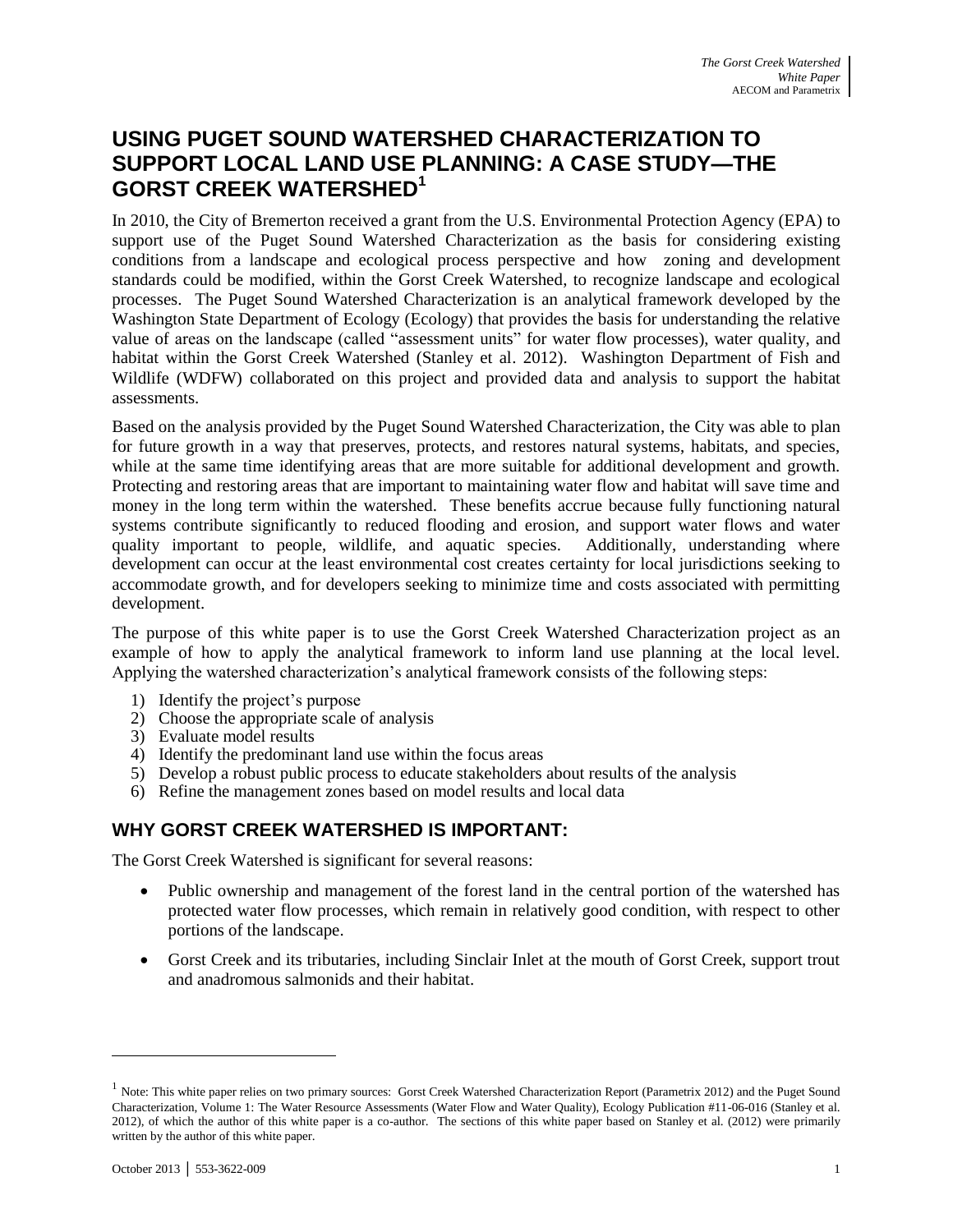- The Gorst Creek Watershed is described as "one of the largest and most productive watersheds in the east WRIA-15 subregion" in the 2003 Kitsap Salmonid Refugia Report (May and Peterson 2003).
- Jarstad Creek has the greatest value for salmonid conservation in the watershed (May and Peterson 2003).
- Heins Creek is rated "generally good" for habitat conditions (May and Peterson 2003).
- Gorst Creek, above river mile 1.0, rated 23rd of 95 salmonid refugia areas scored within Kitsap County (May and Peterson 2003).
- The estuary (Sinclair Inlet) supports waterfowl, shorebirds, great blue herons, and bald eagles, and is an important rearing and refuge area for juvenile Chinook salmon.
- The forested area that comprises the north and central portion of the Gorst Creek Watershed is publicly owned, and lies within a contiguous area that also contains Green Mountain and Tahuya State Forest. Taken together, this area comprises the largest open-space block in the Puget Trough Ecoregion of the Puget Sound Basin.
- The Kitsap County Comprehensive Plan has identified this area as an urban growth area (UGA) and assigned it to Bremerton. Bremerton plans to annex the area in the near term.
- Sewers were recently installed in the UGA. This will facilitate development that has been otherwise prevented over the long term.

While the Gorst Creek Watershed contains significant natural resources, it is also an area that is anticipated to develop over the next several decades.

### <span id="page-7-0"></span>**HOW ARE THE WATERSHED CHARACTERIZATION RESULTS APPLIED?**

The results of watershed characterization provide a readily accessible spatial integration of the condition of watershed processes across a selected watershed (such as Gorst Creek), a Water Resource Inventory Area (WRIA), or the entire region. These results can then be used to address two fundamental questions: (1) *where on the landscape or within a watershed* should management actions be focused, and (2) *what types of actions* would likely be most appropriate, be they restoration, protection, conservation, or development, given the historical ecological functions and likely current state of those functions based on the environmental constraints and  $\overline{p}$  roblems<sup>2</sup> already present? Figure 1 illustrates how the characterization results might be applied, depending on the project's purpose and the scale of analysis.

l

 $2^2$  For example, in a heavily urbanized watershed, removal of existing impervious surface (a constraint) to address erosive flows (the problem) in a potential stream restoration project may not be feasible.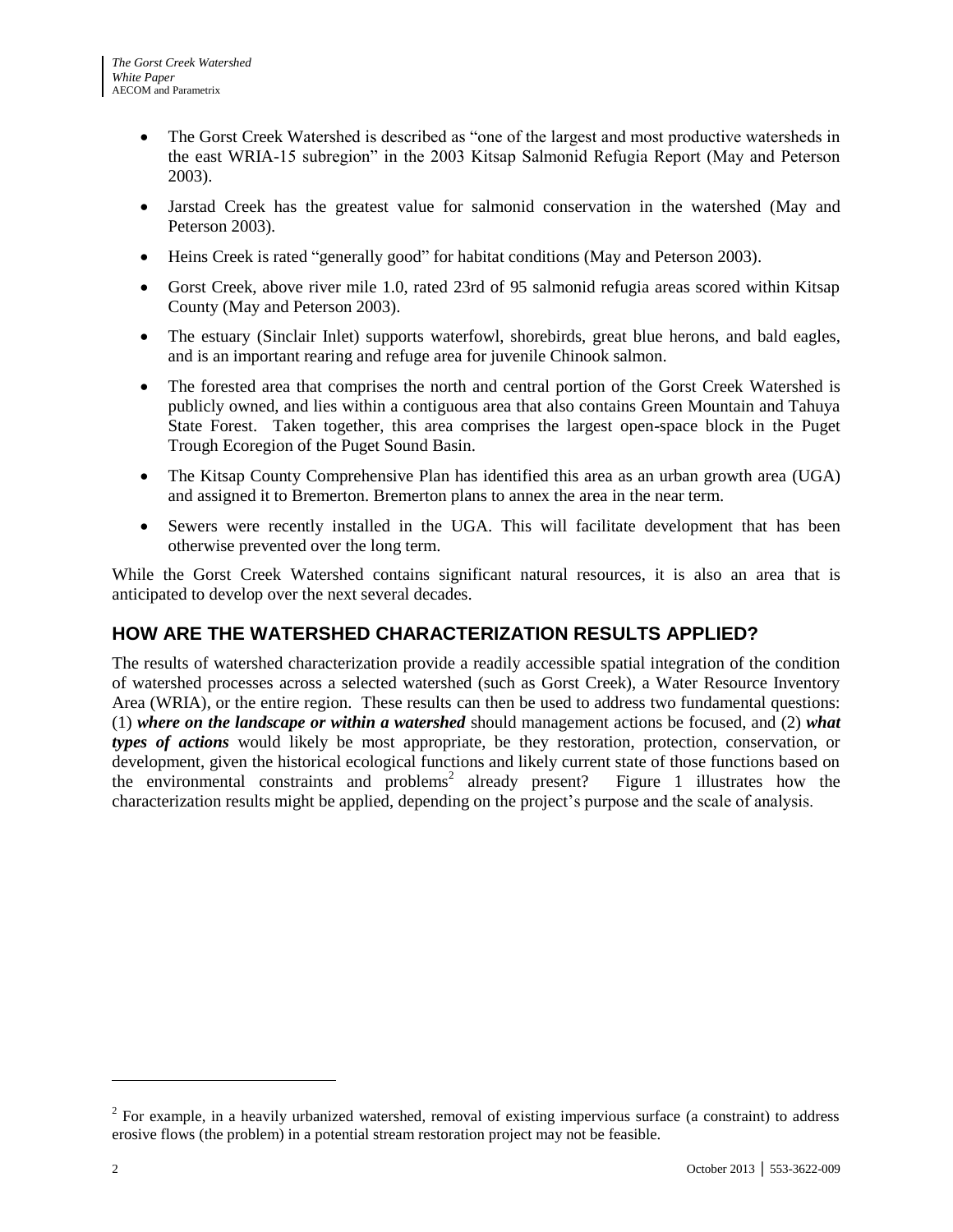

**Figure 1. Flow diagram for applying assessment results within the analysis framework.**

<span id="page-8-0"></span>Source: Stanley et al. (2012)

The primary use of information from the assessments is to guide projects such as comprehensive planning, which occur at the watershed scale and require a "general level" of information and analysis (the left-hand side of Figure 1). At these spatial scales, the assessments indicate where it is most appropriate to restore, protect, conserve, or develop. The assessments can also inform decisions regarding site-level projects (the right-hand side of Figure 1) involving mitigation and restoration projects, by providing essential information on a landscape context. Site-level projects must take into account conditions at larger spatial scales and determine the "root cause" of environmental problems and impacts being addressed at the site or reach scale.

Regardless of project intent, the landscape is broken into discrete landscape groups (Mountainous, Lowland, Coastal), and then, in turn, broken into smaller units, called "assessment units" by the model. Because the individual assessment units are typically several square miles in area, "where to focus" cannot be defined more precisely without additional information. Similarly, guidance on "what to do" will commonly require additional site-specific information that is not included in the characterization datasets. The analysis framework provided here, however, offers a systematic approach to reduce the universe of "do all things, everywhere" to a more tractable set of actions that have a high likelihood of improving watershed health.

The following steps, following the framework illustrated in Figure 1, are recommended for making use of the watershed characterization results. The Gorst Creek Watershed, located in Kitsap County, and more particularly within the Gorst UGA, is used as an example of how to apply the characterization results.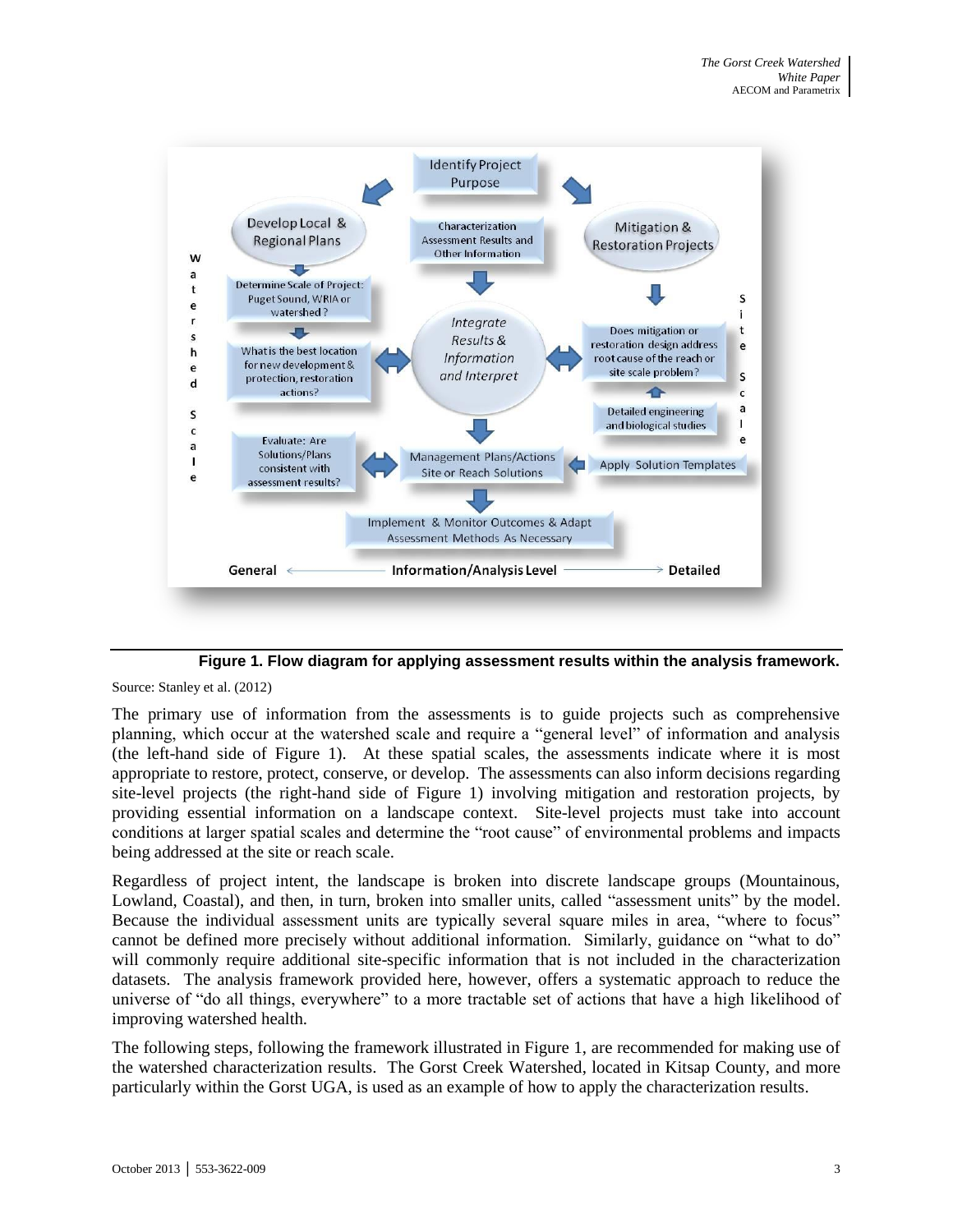## <span id="page-9-0"></span>**Step 1. Identify the project's purpose.**

The watershed characterization results are most useful in two broad arenas: (a) identifying priority areas for management attention (active restoration, proactive management through land use planning, or designation for future population growth given relative resource insensitivity to land use change); and (b) identifying likely beneficial actions for particular areas already selected by other decision-making processes. A typical example of the former is how to allocate regional restoration funds; of the latter, framing the range of likely effective actions to be subsequently developed in a sub-watershed plan in response to regulatory or citizen concerns.

In addition, the watershed characterization results can be used by site-scale projects (mitigation and restoration) to help evaluate whether the project is addressing "root causes" of environmental problems. Of course, such an evaluation also requires more detailed analysis and information at the site scale, which is not provided by the assessment results.

*Example: The primary motivation for the Gorst Creek Watershed Characterization (WRIA 15, City of Bremerton) was:*

- *1) Assist in developing a watershed-based management plan for the freshwater and terrestrial portions of the watershed; and*
- *2) Identify the best areas for protection, conservation, restoration, and development.*
- *3) Facilitate development in the best areas by incentivizing growth in those areas while requiring significantly higher protection standards in areas identified for protection and conservation to discourage development there.*

The main intent was to use the watershed characterization results to provide science-based information to the City of Bremerton and Kitsap County's land use plans and regulations. The specific objectives were to identify areas within the watershed to restore, protect, and conserve, and on which development could be focused with the least amount of additional environmental impact. The results are also being used to guide the types of protective and mitigation strategies that are likely to be most appropriate and effective in each of these areas. For example, the watershed characterization results, supplemented by literature on urban stream buffers, were used to establish proposed buffers (in the form of a management overlay on top of other regulations) to the lower reaches of Gorst Creek.

### <span id="page-9-1"></span>**Step 2. Choose the appropriate scale of analysis.**

If the project's purpose is for developing local or regional plans (left side of Figure 1), then it must be determined if the work being done is within a WRIA context, a single jurisdiction, or part of an initiative for an entire region. In the case of the first (and commonly the second) scale, the WRIA-specific results are most appropriate; project-specific analysis boundaries may also be required. If the latter scale (i.e., whole region) is appropriate, then the results from the entire Puget Sound region are more relevant. Clearly, in the case of Gorst Creek, this area represents a sub-area within a WRIA.

The scale of analysis (including any larger spatial scales that should be considered to provide adequate context) must be determined by the scale of the issues and the availability of sufficient (and sufficiently detailed) data.

*Example: The City of Bremerton requires information on the best places to develop, protect, and restore for only a single watershed. Therefore, the analysis was scaled to this single watershed, which is 6,570 acres (10.3 square miles) in area (Figure 2). This required 21 newly defined assessment units (i.e., smaller than those already available through the characterization) following the procedures described in Appendix B of Stanley et al. (2012 as revised in 2013).*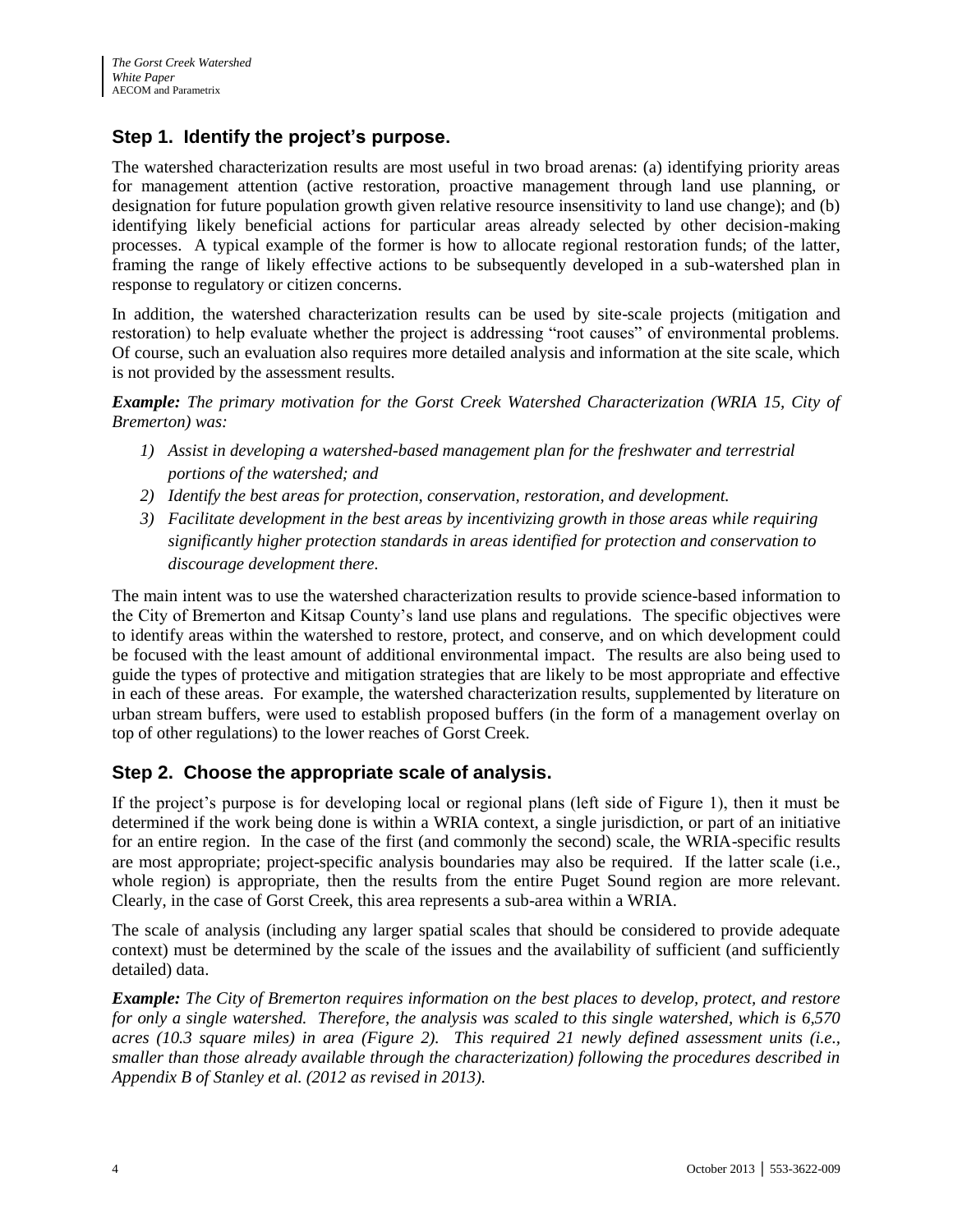

**Figure 2. Assessment Units for Gorst Creek Watershed.** 

#### <span id="page-10-1"></span><span id="page-10-0"></span>**Step 3. Evaluate model results.**

The overarching recommendations provided by the water-flow assessments are expressed through the mapped results of applying the management matrix, as described in Stanley et al. (2012) and reproduced below in Figure 3.

Figure 3, presented in the color code used by the management matrix, answers the question: "What is the most appropriate management strategy for an assessment unit?" This step requires identifying broad and spatially coherent "management zones," based on the mapped results of integrated water-flow assessments.

*Example: Based on the assessment results for the individual water flow components (delivery, storage, recharge, and discharge) in the Gorst Creek Watershed, assessment units display spatial patterns that suggest an overall distribution of regions broadly suited for restoration, protection, and development. Figure 4 presents those results, and the broadly defined management zones that were revealed by the characterization results in the Gorst Creek Watershed.*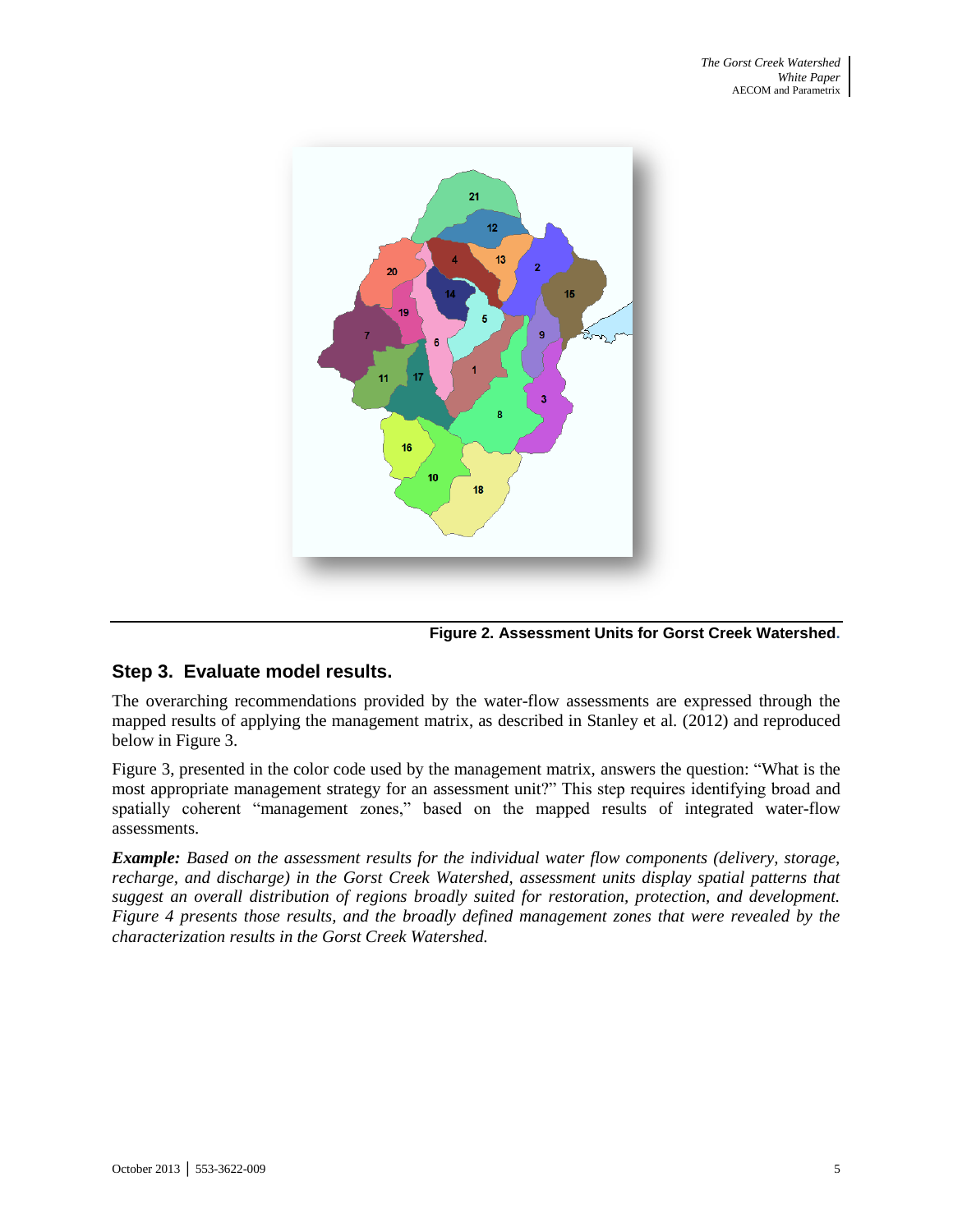| <b>IMPORTANCE</b>                                                                                                                                                                                                                                                                                                                                                                                                                                                                                                                                                                                                                                                                                                                                                                                                                                                                                                                                                                                                                                                                                                                                                                                                                                                                                                                                                                                                                                                                                                                                                                                                                                                                                                                                                                                                                                                                                                                                                                                                                                   | <b>HIGH</b>                 | <b>Protection 1</b> | <b>Protection 1</b><br><b>Restoration</b>     | <b>Restoration 1</b>                               | <b>Restoration</b>                               |  |  |  |  |  |
|-----------------------------------------------------------------------------------------------------------------------------------------------------------------------------------------------------------------------------------------------------------------------------------------------------------------------------------------------------------------------------------------------------------------------------------------------------------------------------------------------------------------------------------------------------------------------------------------------------------------------------------------------------------------------------------------------------------------------------------------------------------------------------------------------------------------------------------------------------------------------------------------------------------------------------------------------------------------------------------------------------------------------------------------------------------------------------------------------------------------------------------------------------------------------------------------------------------------------------------------------------------------------------------------------------------------------------------------------------------------------------------------------------------------------------------------------------------------------------------------------------------------------------------------------------------------------------------------------------------------------------------------------------------------------------------------------------------------------------------------------------------------------------------------------------------------------------------------------------------------------------------------------------------------------------------------------------------------------------------------------------------------------------------------------------|-----------------------------|---------------------|-----------------------------------------------|----------------------------------------------------|--------------------------------------------------|--|--|--|--|--|
|                                                                                                                                                                                                                                                                                                                                                                                                                                                                                                                                                                                                                                                                                                                                                                                                                                                                                                                                                                                                                                                                                                                                                                                                                                                                                                                                                                                                                                                                                                                                                                                                                                                                                                                                                                                                                                                                                                                                                                                                                                                     | <b>MED-HIGH</b>             | Protection 2        | <b>Protection 2</b><br><b>Restoration</b>     | <b>Restoration 2b</b>                              | <b>Restoration 2a</b>                            |  |  |  |  |  |
|                                                                                                                                                                                                                                                                                                                                                                                                                                                                                                                                                                                                                                                                                                                                                                                                                                                                                                                                                                                                                                                                                                                                                                                                                                                                                                                                                                                                                                                                                                                                                                                                                                                                                                                                                                                                                                                                                                                                                                                                                                                     | <b>MEDIUM</b>               | <b>Conservation</b> | <b>Protection with</b><br><b>Conservation</b> | <b>Restoration 1</b><br>with<br><b>Development</b> | <b>Restoration</b><br>with<br><b>Development</b> |  |  |  |  |  |
|                                                                                                                                                                                                                                                                                                                                                                                                                                                                                                                                                                                                                                                                                                                                                                                                                                                                                                                                                                                                                                                                                                                                                                                                                                                                                                                                                                                                                                                                                                                                                                                                                                                                                                                                                                                                                                                                                                                                                                                                                                                     | LOW                         | Conservation<br>2a  | Conservation<br>2 <sub>b</sub>                | Development                                        | Development                                      |  |  |  |  |  |
|                                                                                                                                                                                                                                                                                                                                                                                                                                                                                                                                                                                                                                                                                                                                                                                                                                                                                                                                                                                                                                                                                                                                                                                                                                                                                                                                                                                                                                                                                                                                                                                                                                                                                                                                                                                                                                                                                                                                                                                                                                                     |                             | LOW                 | <b>MEDIUM</b>                                 | <b>MEDIUM-</b><br><b>HIGH</b>                      | <b>HIGH</b>                                      |  |  |  |  |  |
|                                                                                                                                                                                                                                                                                                                                                                                                                                                                                                                                                                                                                                                                                                                                                                                                                                                                                                                                                                                                                                                                                                                                                                                                                                                                                                                                                                                                                                                                                                                                                                                                                                                                                                                                                                                                                                                                                                                                                                                                                                                     | <b>DEGRADATION</b>          |                     |                                               |                                                    |                                                  |  |  |  |  |  |
| Figure 3. Management Matrix (Stanley et al. 2012)                                                                                                                                                                                                                                                                                                                                                                                                                                                                                                                                                                                                                                                                                                                                                                                                                                                                                                                                                                                                                                                                                                                                                                                                                                                                                                                                                                                                                                                                                                                                                                                                                                                                                                                                                                                                                                                                                                                                                                                                   |                             |                     |                                               |                                                    |                                                  |  |  |  |  |  |
| At this point in making use of the watershed characterization results, the purpose (Step 1) of the analysis<br>determines the next steps to be taken. If the primary purpose is to develop local and regional plans, then<br>the product of Step 3 may be all that is required. Elements of the following steps (Step 4, identify<br>predominant land use, and Step 5, refine management zones) may provide some additional guidance, but<br>the primary contribution of the characterization to planning is largely complete at this stage. If, however,<br>the purpose of the analysis is not only to define but also to address environmental problems, then<br>following the steps below in their entirety will typically provide additional value.<br>Step 4. Identify the predominant land use within the focus areas (from Step 3).<br>This can be done by referring to the land cover maps that are part of the underlying characterization data.<br>For the purposes of using the characterization results, the recommended categories are quite broad<br>(termed "forest lands," "rural lands," "agricultural lands," and "urban/suburban"), reflecting an equally<br>broad discrimination of the types of typical degradation conditions associated with these human activities<br>and the types of remedial actions that are most suited to the associated land uses. Analogous to Step 3,<br>any single assessment unit almost always encompasses multiple land uses. Particular management<br>actions should always be targeted to specific land uses at whatever scale they actually exist, but the<br>characterization results are too coarse to reflect this common fact.<br><b>Example:</b> In the Gorst Creek Watershed, forests predominate in the northern portion and a combination<br>of forest and rural residential uses predominates in the southern portion. Agriculture is not a significant<br>land use within the watershed. Thus, the solutions (Step 5) emphasize forestry and rural residential land<br>use types. |                             |                     |                                               |                                                    |                                                  |  |  |  |  |  |
|                                                                                                                                                                                                                                                                                                                                                                                                                                                                                                                                                                                                                                                                                                                                                                                                                                                                                                                                                                                                                                                                                                                                                                                                                                                                                                                                                                                                                                                                                                                                                                                                                                                                                                                                                                                                                                                                                                                                                                                                                                                     |                             |                     |                                               |                                                    |                                                  |  |  |  |  |  |
|                                                                                                                                                                                                                                                                                                                                                                                                                                                                                                                                                                                                                                                                                                                                                                                                                                                                                                                                                                                                                                                                                                                                                                                                                                                                                                                                                                                                                                                                                                                                                                                                                                                                                                                                                                                                                                                                                                                                                                                                                                                     | October 2013   553-3622-009 |                     |                                               |                                                    |                                                  |  |  |  |  |  |

#### **Figure 3. Management Matrix (Stanley et al. 2012)**

#### <span id="page-11-1"></span><span id="page-11-0"></span>**Step 4. Identify the predominant land use within the focus areas (from Step 3).**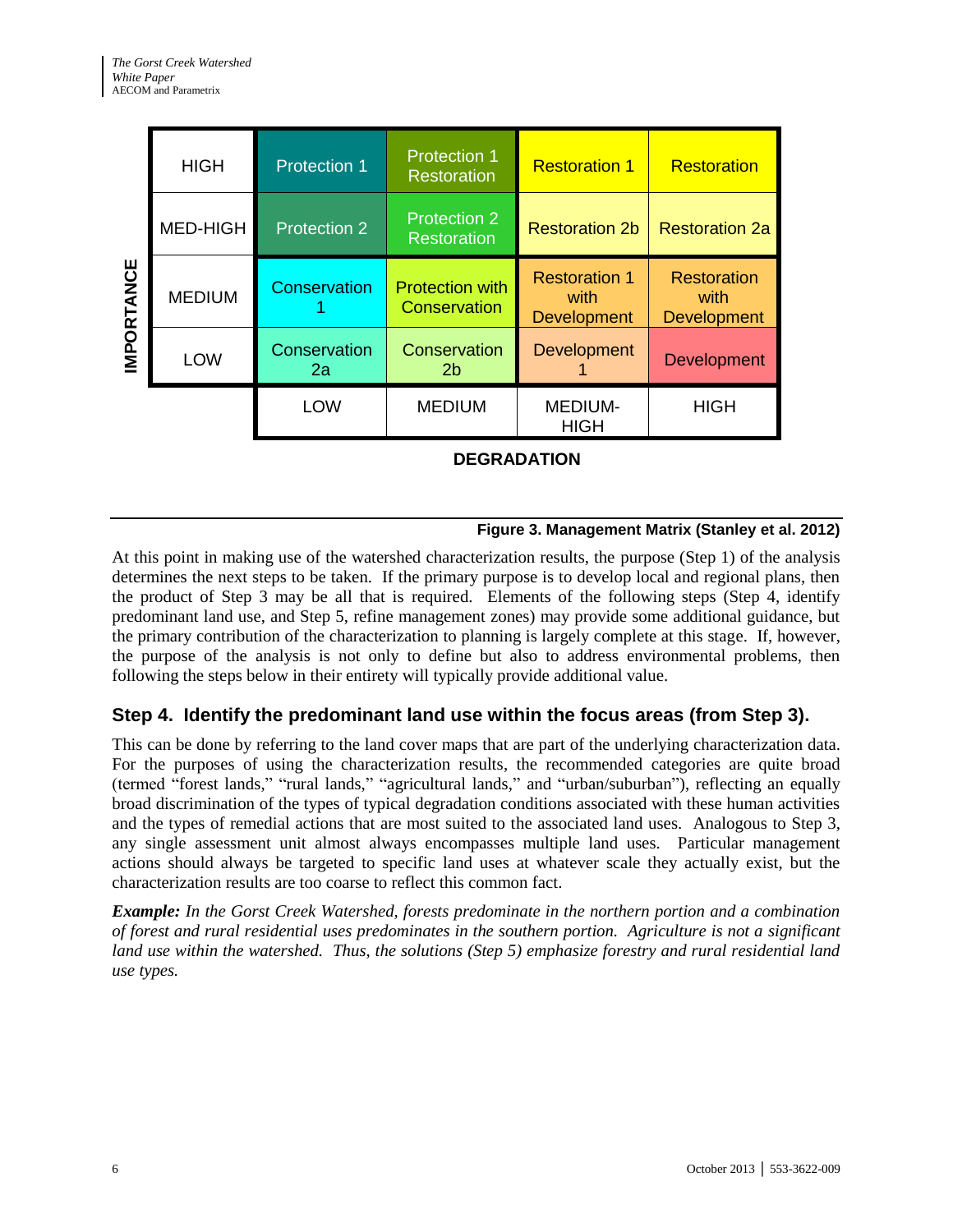

**Figure 4. Overall Management Zones within Gorst Creek Watershed**

### <span id="page-12-1"></span><span id="page-12-0"></span>**Step 5. Develop a robust public process to educate stakeholders about results of the analysis**

The result of this process may restrict or inhibit development in some areas not conventionally considered under local critical areas ordinances. This could be perceived by landowners and the general public as an infringement on property rights if handled improperly. In response to this, the City organized an extensive public involvement program to allow stakeholders to weigh in on the guiding principles of the land use planning effort. Clear explanations of the science behind the development of the management zones, combined with discussions of salmon and restoration issues created a consensus on the value of presevation and enhancement of the environment as an over-arching goal for the effort.

Following from a series of public workshops over a 14-month period, the City was surprised and pleased that the public helped craft a Preferred Alternative that incorporated land use and environmental features that were the most environmentally friendly of the alternatives studied in draft EIS. The City found that using a process based on science created a team focus on making good land use decisions between the regulatory agencies, City and County staff, local tribes an the public at large. The Preferred Alternative was the basis for the policies and regulations in the Subarea Plan including a Gorst Creek Management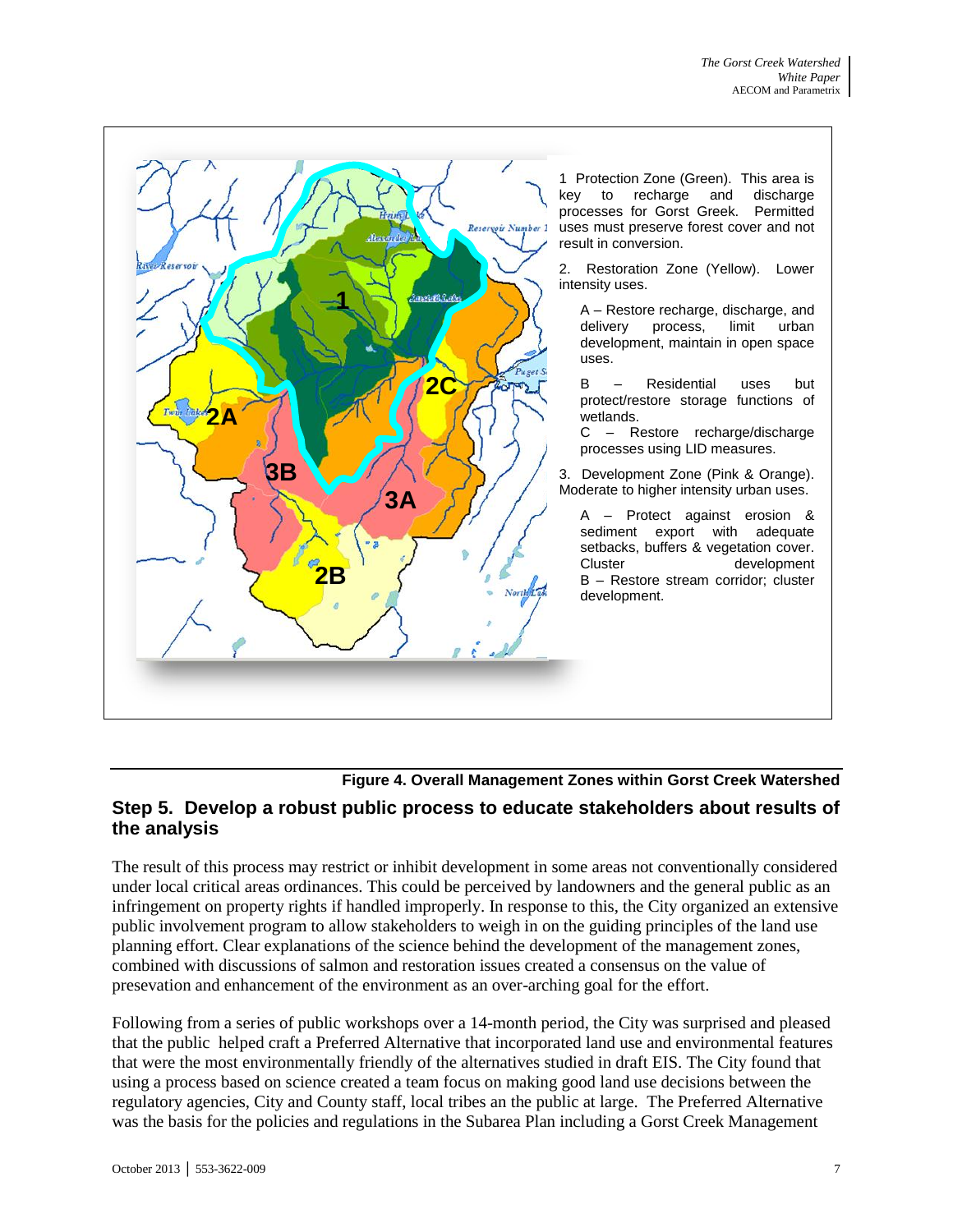Overlay promoting riparian and stream enhancement in exchange for development incentives and Low Intensity Waterfront commercial and Low Intensity Mixed Use zones promoting less impervious surfaces.

### **Step 6. Refine the management zones based on model results and local data**

By aggregating assessment units, both by the model output (recommended management strategy from the management matrix in Figure 4 above) as well as local land use, general categories of management actions can be identified within the watershed. Figure 4 illustrates the management zones and proposed strategies within these management zones in the Gorst Creek Watershed.

Generally, the recommendation is to protect the north-central portion of the watershed, the tributaries, and the estuary, while allowing for additional growth and development in the south and southeastern portions of the watershed, subject to existing protection measures and best management practices. Specific details on the integrated results are provided in the Gorst Creek Watershed Characterization Report (Parametrix 2012 as amended in 2013). These results provide high-level guidance, which was used by the City of Bremerton and Kitsap County in developing a planned action environmental impact statement, Watershed Framework policies, and a Gorst Subarea Plan as the City seeks to establish the groundwork for planning growth, while at the same time protecting and conserving the significant natural resources of the Gorst Creek Watershed.

#### <span id="page-13-0"></span>**SUMMARY**

Application and use of the Puget Sound Watershed Characterization is an important component in integrating the consideration of the effects of driving landscape processes related to water flow, water quality, and habitat assessment models. The six basic steps of application should be followed:

- 1) Identify the project's purpose
- 2) Choose the appropriate scale of analysis
- 3) Evaluate model results
- 4) Identify the predominant land use within the focus areas
- 5) Develop a robust public process to educate stakeholders about results of the analysis
- 6) Refine the management zones based on model results and local data

This information can then be used as the basis for developing local land use policies that allow for the protection, conservation, and preservation of significant resources, while steering development towards areas that can more readily accept development without exacerbating environmental conditions.

While the habitat assessment models were not completed during the Gorst Creek Watershed Characterization, habitat data and analysis were provided by WDFW to inform the overall management strategies for habitat protection in the watershed (Parametrix 2012). Since that time, WDFW and Ecology have published Volume 2 of the Puget Sound Watershed Characterization Project (Wilhere et al. 2013).

Taken together, Volumes 1 and 2 of the Puget Sound Watershed Characterization, when used as the basis for establishing local land use policies, zoning, and development standards, provide enhanced protection and restoration to significant natural resources, while at the same time identifying areas for additional development within Puget Sound.

#### <span id="page-13-1"></span>**REFERENCES**

Ecology (Washington State Department of Ecology). 2013. Technical Memorandum to City of Bremerton from Washington State Department of Ecology, Final Revised water flow and water quality assessment for Gorst watershed dated August 19, 2013. Revised Water Flow and Water Quality Assessment for Gorst Watershed. Authors: Stephen Stanley, Susan Grigsby, and Kelly Slattery.